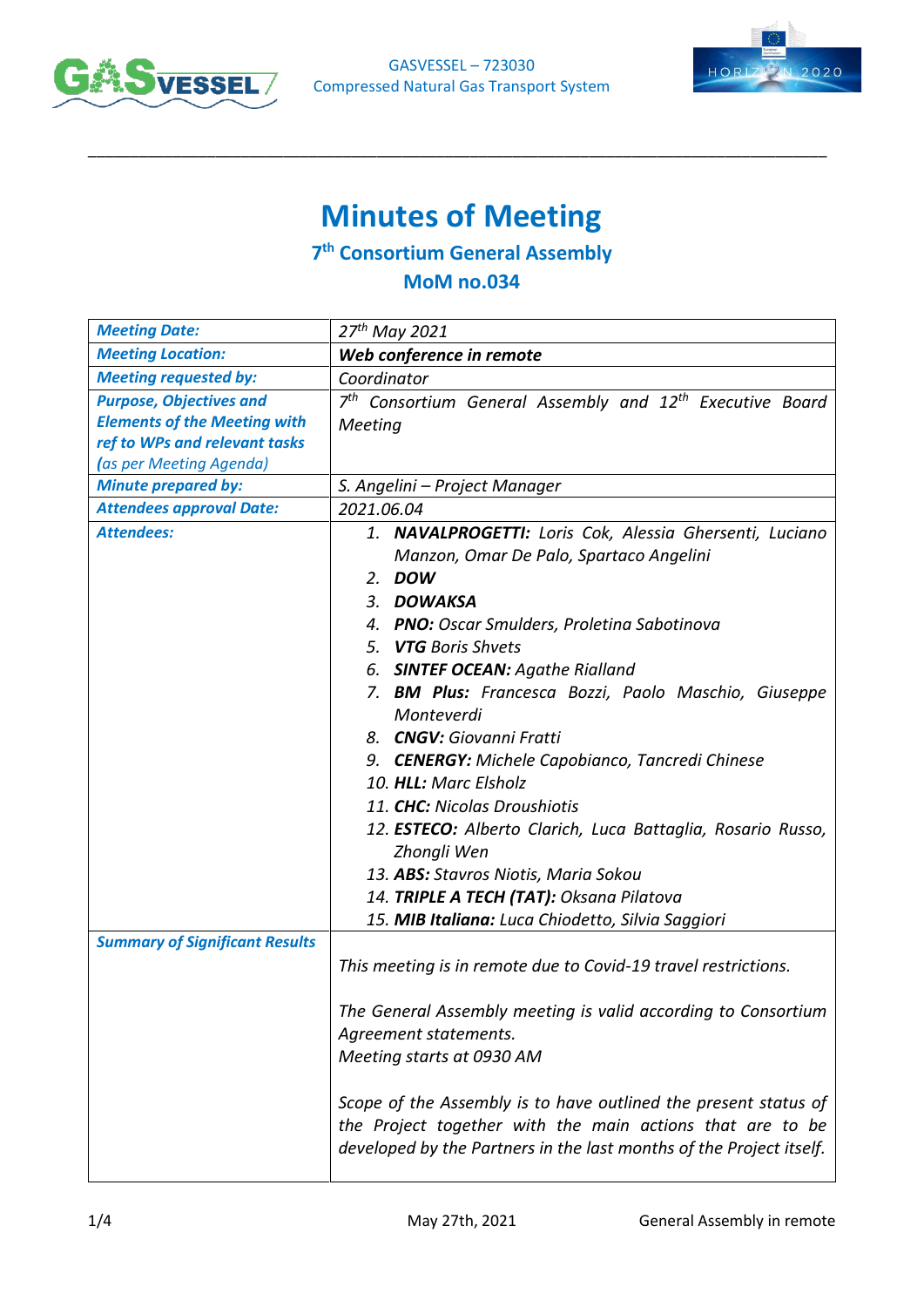



| To allow the Assembly to be clearer and more agile, only the<br>presentations of the main WPs having important "works in<br>progress" were displayed as per approved Meeting Agenda:<br>WP1, WP5 - by NP (see attached)<br>WP4 - by BMP/CNGV (see attached)<br>WP8 - by ABS (see attached)<br>WP7-by SINTEF OCEAN (see attached)<br>$WP9 - by PNO$ (see attached)                                                                                                                                                                                                                                                                                                                                                                                                                                                                                                                                                                                                                                                                                                                                                                                              |
|----------------------------------------------------------------------------------------------------------------------------------------------------------------------------------------------------------------------------------------------------------------------------------------------------------------------------------------------------------------------------------------------------------------------------------------------------------------------------------------------------------------------------------------------------------------------------------------------------------------------------------------------------------------------------------------------------------------------------------------------------------------------------------------------------------------------------------------------------------------------------------------------------------------------------------------------------------------------------------------------------------------------------------------------------------------------------------------------------------------------------------------------------------------|
| Discussion:<br>Informed Partners about the availability of the amended<br>$\bullet$<br>Grant Agreement and about the extended project<br>duration up to end of Jan 2022<br>Informed Partners that the HAZOP session has been done<br>Ordered the last $4$ (+1 option) liners for the final<br>$\bullet$<br>homologation tests of gas cylinders<br>Evidenced again to Partners what CFS is, who shall present<br>$\bullet$<br>it and when and the importance to urgently appoint the<br>external independent auditor as the audit must cover all<br>the 56 months of the Project<br>Partners invited to force the preparation of the final report<br>$\bullet$<br>in order to be able to send it to EU on the end of Feb 2022<br>at the latest<br>For the time being 2 scientific publications and 2 lectures<br>$\bullet$<br>are missed. Partners invited to make proposals and/or<br>provide directly<br>Lead Beneficiary of WP4 to inform weekly the Coordinator<br>about the progress of activities in the experimental<br>prototyping pilot line<br>At least 2 of the 3 Scenarios identified during the<br>beginning of the project may have geo-political |
| constrains. It is still unclear how such constrains will<br>impact on the cost comparison calculations between<br>CNG/LNG/Pipeline that is part of the CBA in WP7. To avoid<br>cost comparison to be affected by the geo-political<br>constrains or political decisions already taken by someone<br>somewhere, NP suggest to apply the cost comparison to<br>an ideal scenario agreed between the involved Partners<br>and, only after the completion of this comparison, to<br>parachute the results, obtained with this suggested<br>parametric way, into the real scenarios accordingly. It<br>remains confirmed that costs must be kept separated<br>between upstream-midstream-downstream phases of the<br>trade because there are potential future users that are<br>already working keeping them separate. CHC: The                                                                                                                                                                                                                                                                                                                                     |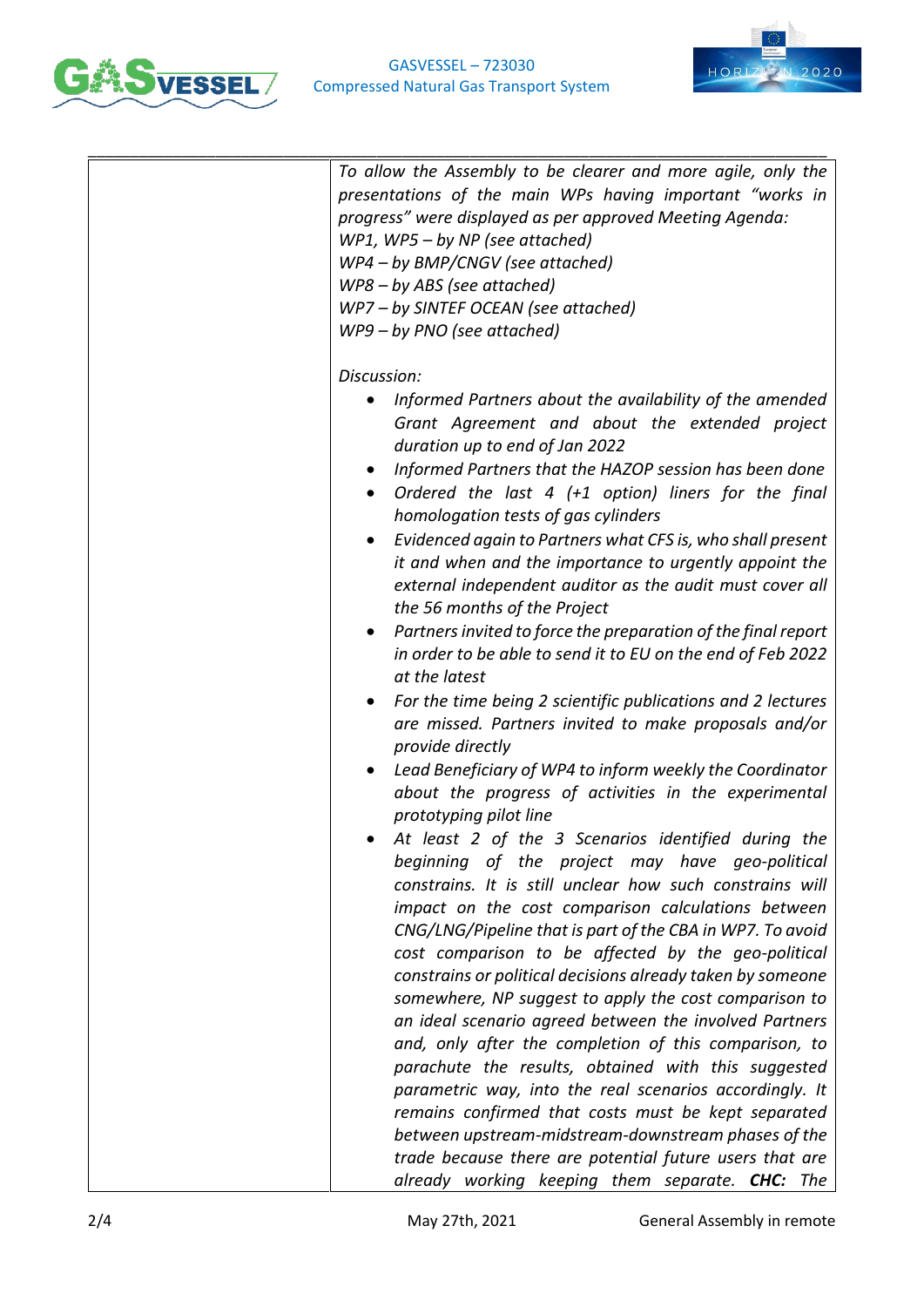



\_\_\_\_\_\_\_\_\_\_\_\_\_\_\_\_\_\_\_\_\_\_\_\_\_\_\_\_\_\_\_\_\_\_\_\_\_\_\_\_\_\_\_\_\_\_\_\_\_\_\_\_\_\_\_\_\_\_\_\_\_\_\_\_\_\_\_\_\_\_\_\_\_\_\_\_\_\_\_\_\_\_\_\_\_\_\_ *identified alternative scenarios will help the team to develop a technology map for comparing Gasvessel with alternative options. The more points we have the better for developing the specific graph. There is no reason to introduce geopolitics into technoeconomic equations at this point because by removing options will only provide us with less material to work with for developing the specific graph. Once we develop the technology map with the identified scenarios, we may evaluate additional options to improve clarity (if required) on the battery limits of Gasvessel technology. Also, regarding the use of ideal scenarios for Gasvessel. Having an ideal scenario for Gasvessel does not help comparison studies against alternative scenarios. An ideal scenario should be applicable for all different types of monetization concepts. Therefore, introducing ideal scenarios will not help WP7 to conclude on the sweet spot for applying the specific technology. If for example, the ideal case for applying the Gasvessel concept is finding the ideal distance to market, market volume, minimum number of vessels, no storage then this should be a result produced from this study and compared to other technologies. CHC remains very open to discuss any specific matters related to WP7 together with the WP Leader in future meetings.*  • *Partner ABS requires to include in Deliverable D7.3 a comparison relevant to the potential environmental benefits of CNG vs LNG.* • *Partner ABS need a report from BMP/CNGV relevant to all tests done up to now as shown in the CNGV presentation* • *Partner ABS informs that will need to receive the useful data to perform the FMECA analysis of CNG Cylinders (potential failure modes)* • *ABS will inform BMP/CNGV about the dates of his field attendance to the tests on the last cylinders (end of June/early July)* • *TAT ask CHC for possible info about East Med Pipeline*

- *project: CHC informs that requested info are confidential and belonging to the pipeline Design Company and consequently cannot be disseminated. CHC: Please note that there is enough information in the public domain regarding the specific project that TAT may utilize if TAT wishes to execute any specific studies. CHC is always available for consultation, within the scope of this project*
- *MIB, from its privileged position of market leader in Onshore & Offshore Oil & Gas transfer systems, informs*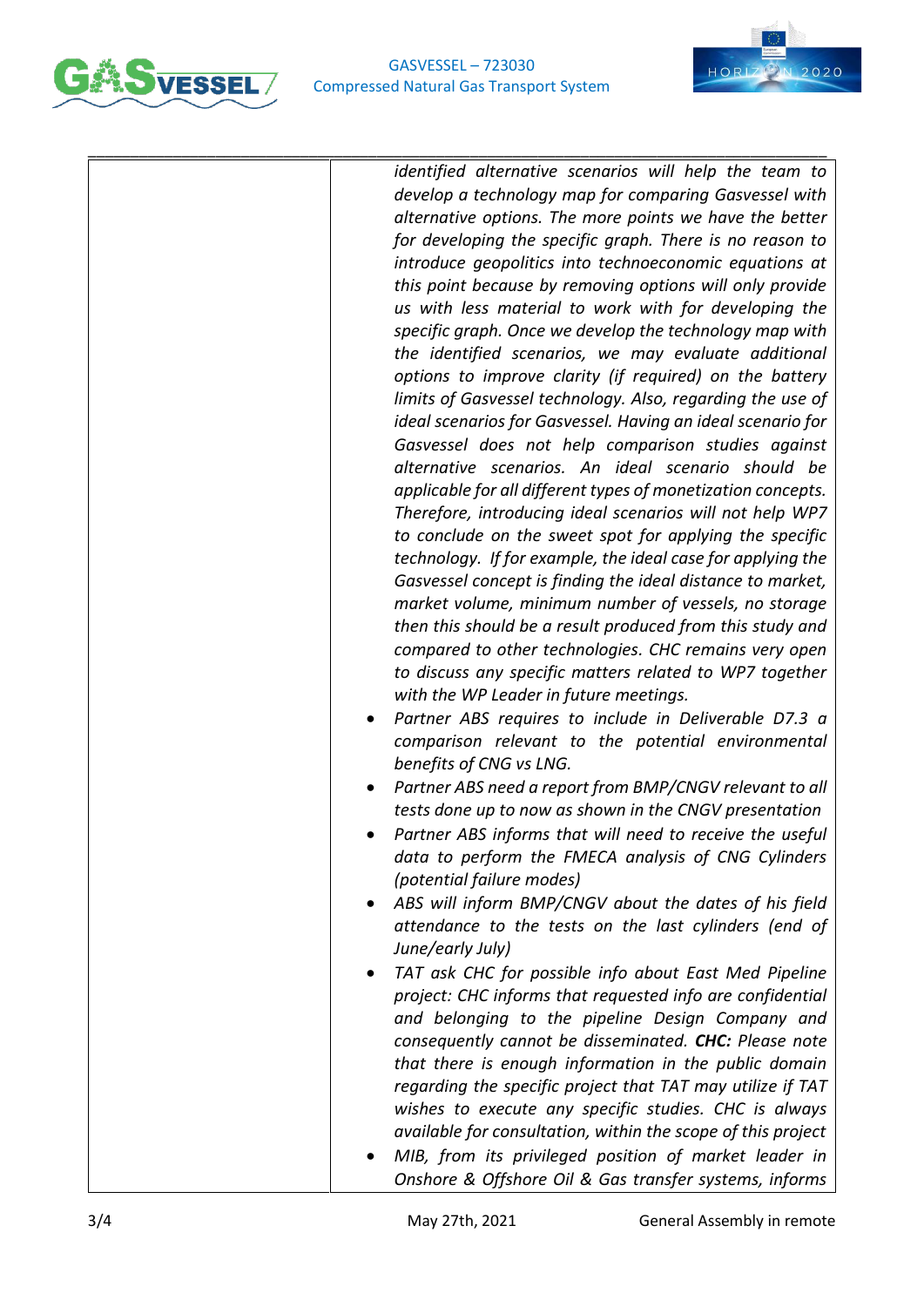



|                                                                                                                                                                                           | the Assembly that the CNG loading and unloading in<br>offshore conditions is technically feasible and there are<br>Projects already doing so with equipment in operations. |                                                                                                                  |  |
|-------------------------------------------------------------------------------------------------------------------------------------------------------------------------------------------|----------------------------------------------------------------------------------------------------------------------------------------------------------------------------|------------------------------------------------------------------------------------------------------------------|--|
|                                                                                                                                                                                           | Assembly closed at 0130 PM                                                                                                                                                 |                                                                                                                  |  |
| <b>Action Decided</b><br><b>Action Item</b>                                                                                                                                               | <b>Partner Responsible</b>                                                                                                                                                 | <b>Due Date</b>                                                                                                  |  |
| <b>WP8- Additional Special</b><br>1.<br>Studies may be needed by<br>ABS based on HAZOP and<br><b>FMECA</b>                                                                                | ABS, NP, CEN, EST, CNGV                                                                                                                                                    | Within end of summer 2021                                                                                        |  |
| 2. ABS Basic Design Approval<br>Review                                                                                                                                                    | ABS, NP, CEN, EST, CNGV                                                                                                                                                    | Within end of summer 2021                                                                                        |  |
| Provide ABS with a report<br>3.<br>relevant to the tests<br>performed up to now on<br>CNG Cylinders and<br>relevant production<br>methods applied                                         | <b>BMP, CNGV</b>                                                                                                                                                           | Within end of June 2021                                                                                          |  |
| 4. D7.1 - Update midstream<br>costs calculations and<br>validation                                                                                                                        | SINTEF, NP, CEN, EST, CNGV, HLL,<br><b>TAT</b>                                                                                                                             | Preliminary meeting<br>TBD,<br>$31^{st}$<br>completion<br>within<br>October 2021                                 |  |
| 5. D7.2 - Comparative<br>analysis                                                                                                                                                         | SINTEF, CHC, TAT                                                                                                                                                           | Completion<br>οf<br>data<br>collection<br>during<br>July-<br>August 2021, completion<br>within 31st October 2021 |  |
| 6. D7.3 Cost-Benefits<br>Analysis                                                                                                                                                         | SINTEF, CHC, NP, CNGV, CEN, EST,<br>HLL, ABS, TAT, other TBD                                                                                                               | Workshop within end of<br>2021,<br>completion<br>June<br>within 31st October 2021                                |  |
| 7. WP7 - Publication<br>"Managerial methods for<br>selecting best vessel fleet for<br>transportation of stranded<br>natural gas" with potential<br>for CO2 and hydrogen<br>transportation | SINTEF, EST, CHC and NTNU<br>University                                                                                                                                    | Works in progress. Date TBD                                                                                      |  |
| 8. WP7 - Exploitation<br>potential for Gasvessel in<br>Norway-region                                                                                                                      | SINTEF, TAT                                                                                                                                                                | Meetings with Norwegian<br>actors from June to October<br>2021                                                   |  |